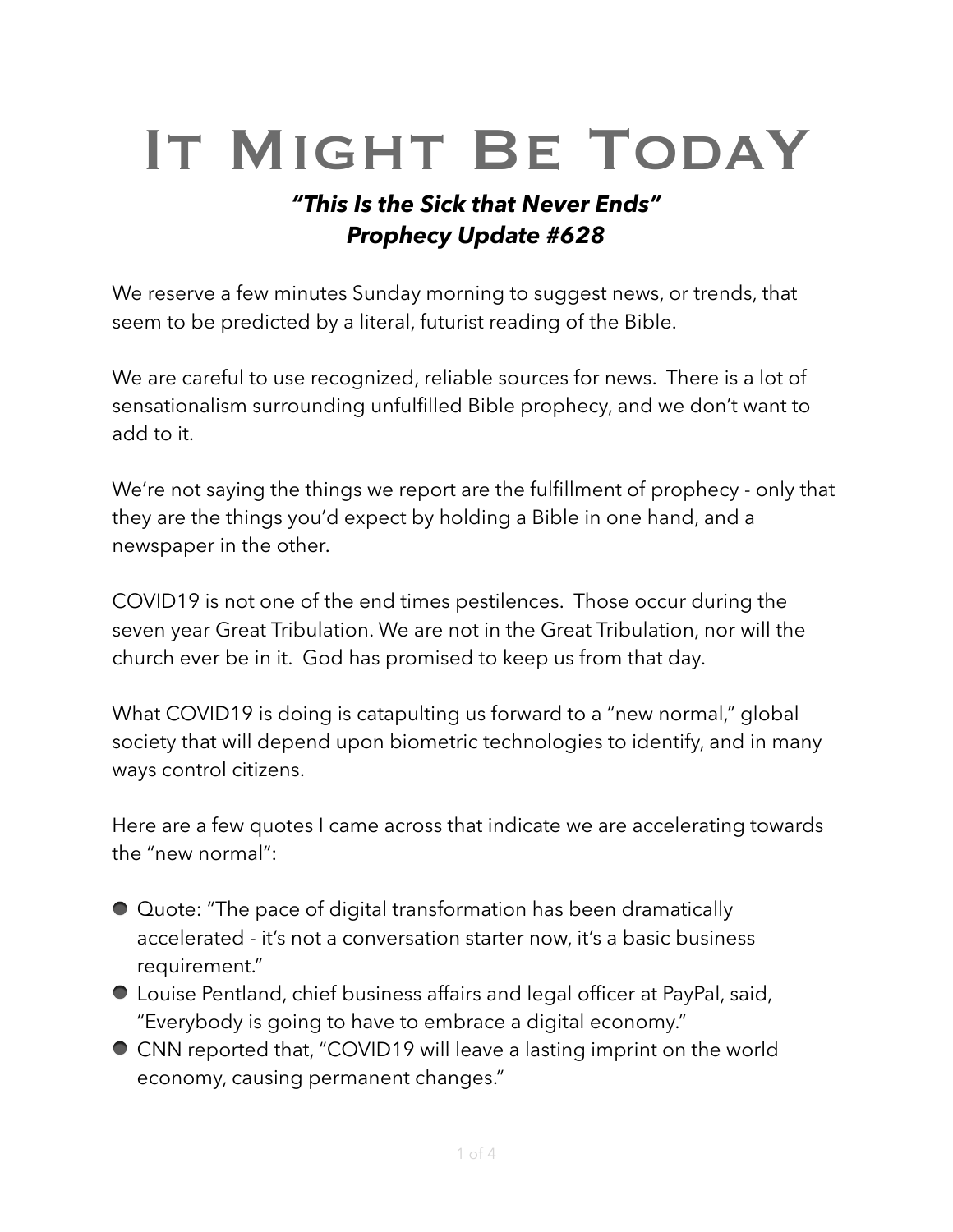- Quote: "Virus screening is likely to become part of our life, just like security measures became ubiquitous after 9/11."
- Politico speculated, "The comfort of being in the presence of others might be replaced by a greater comfort with absence, especially with those we don't know intimately. Instead of asking, "Is there a reason to do this online?" we'll be asking, "Is there any good reason to do this in person?"
- Security Magazine said, "Expect the COVID19 coronavirus pandemic to bring lasting changes to our lives, from the way we authenticate identity to how we open doors - and even use public restrooms. If there's a theme among these changes, it's that they will favor contactless solutions."
- Quote: "Though the science behind the effectiveness of masks is far from exact, living through the pandemic will undeniably alter Western attitudes about them, as well as government policy. And as the memory of COVID19 becomes permanently enmeshed with the national psyche, masks are likely to become a fixture of our post-pandemic world."

A September 16 article was titled, *Doors Won't Open at Some Fresno Businesses Until Device Screens You for COVID.* 

#### Excerpts

Coming to a wall near you - a new digital device ensuring you answer all COVID19 health survey questions before you're allowed in. Several local businesses and a school have already jumped on board. Northwest Fresno company OnDisplay went live Wednesday with their new digital health survey. It is a large QR code placed on a wall near an entryway. Scan the code with your phone and you're directed to a series of health related questions screening for COVID19.

From there, you may also have to get your face scanned by a digital scanner. The machine will tell if you have a fever, or if you need to put on a mask. If you need a mask, a digital voice will even tell you, "Please wear a mask."

Harris Ranch, U.S. Cold Storage, No Surrender Laser Tag, and Edison Bethune Charter Academy in southwest Fresno are all using the system.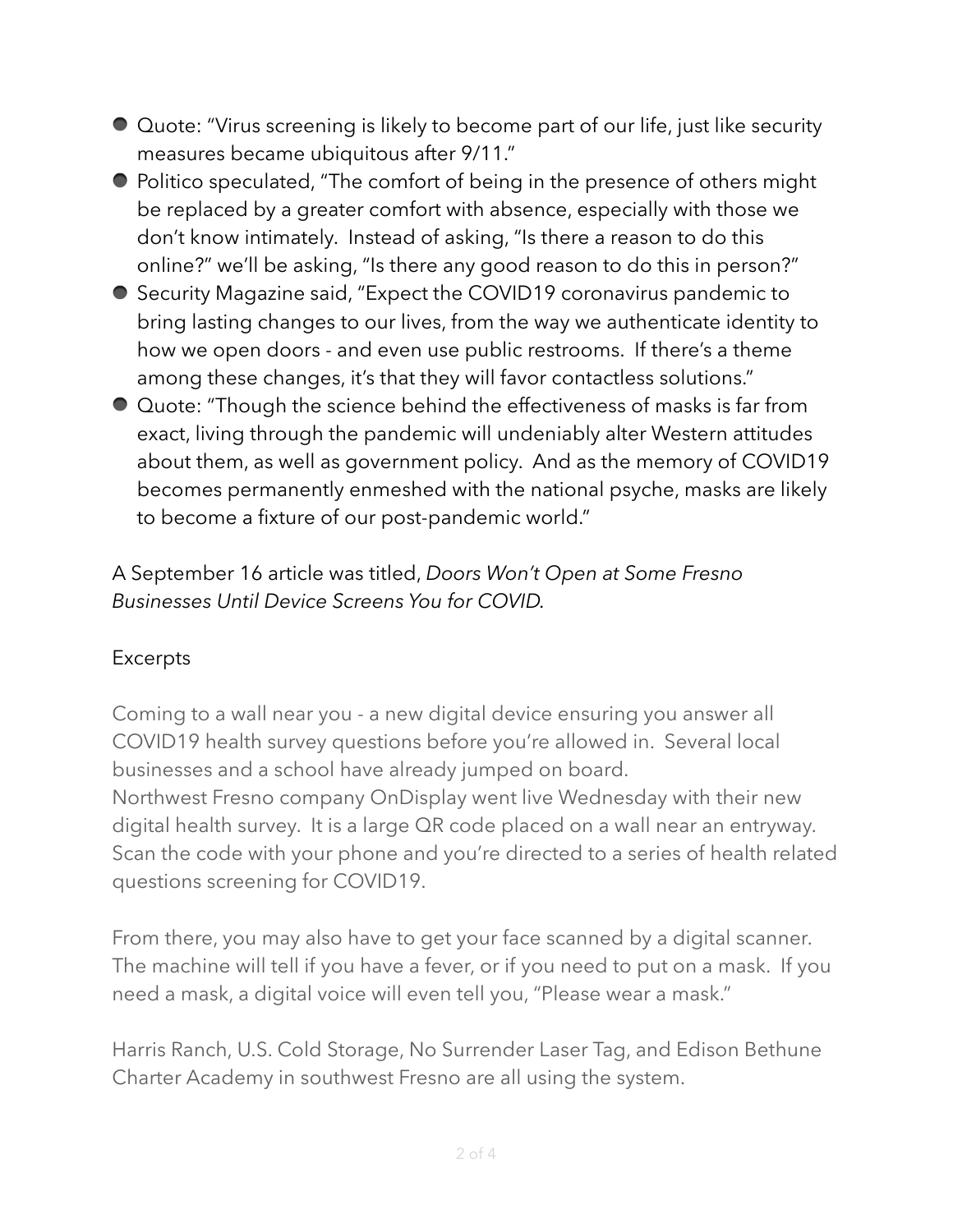The new QR code health-survey works in conjunction with the company's facial scan technology they started rolling out a few months ago. The face scanner is mounted right next to the QR code on the wall so a person is able to walk up to it, get their temperature checked, at the same time the machine makes sure they're wearing a mask.

### *https://gvwire.com/2020/09/16/doors-wont-open-at-some-fresno-businessesuntil-device-screens-you-for-covid/*

One commentator noted, ominously, that "The longer the global effort to stymie the pandemic through lockdown continues, the less likely we'll reemerge into a world we recognize."

How long will it last? Respected medical historian Howard Markel estimates until 2024.

Dr. Anthony Fauci, the nation's leading health expert and one of the world's most trusted voices on all things COVID-19 related, is more optimistic. He said, "If you get a vaccine into 2021, throughout the year, I believe by the end of the year 2021, we will be as good as back to normal as we possibly can."

He further qualified his prediction. Besides the vaccine, Fauci said, there must be, "Uniform and universal wearing of masks. Physical, social distancing. Avoiding crowds. Outdoor things always better than indoor things. Washing hands as often as you possibly can. Staying away from bars."

#### *https://bgr.com/2020/08/16/coronavirus-return-to-normal-fauci/*

Here in the Golden State, our governor noted that his new re-opening guidelines have no return to normal.

"We don't put a green (tier) because we don't believe that there's a green light that says go back to the way things were or back to a pre-pandemic mindset," Newsom said.